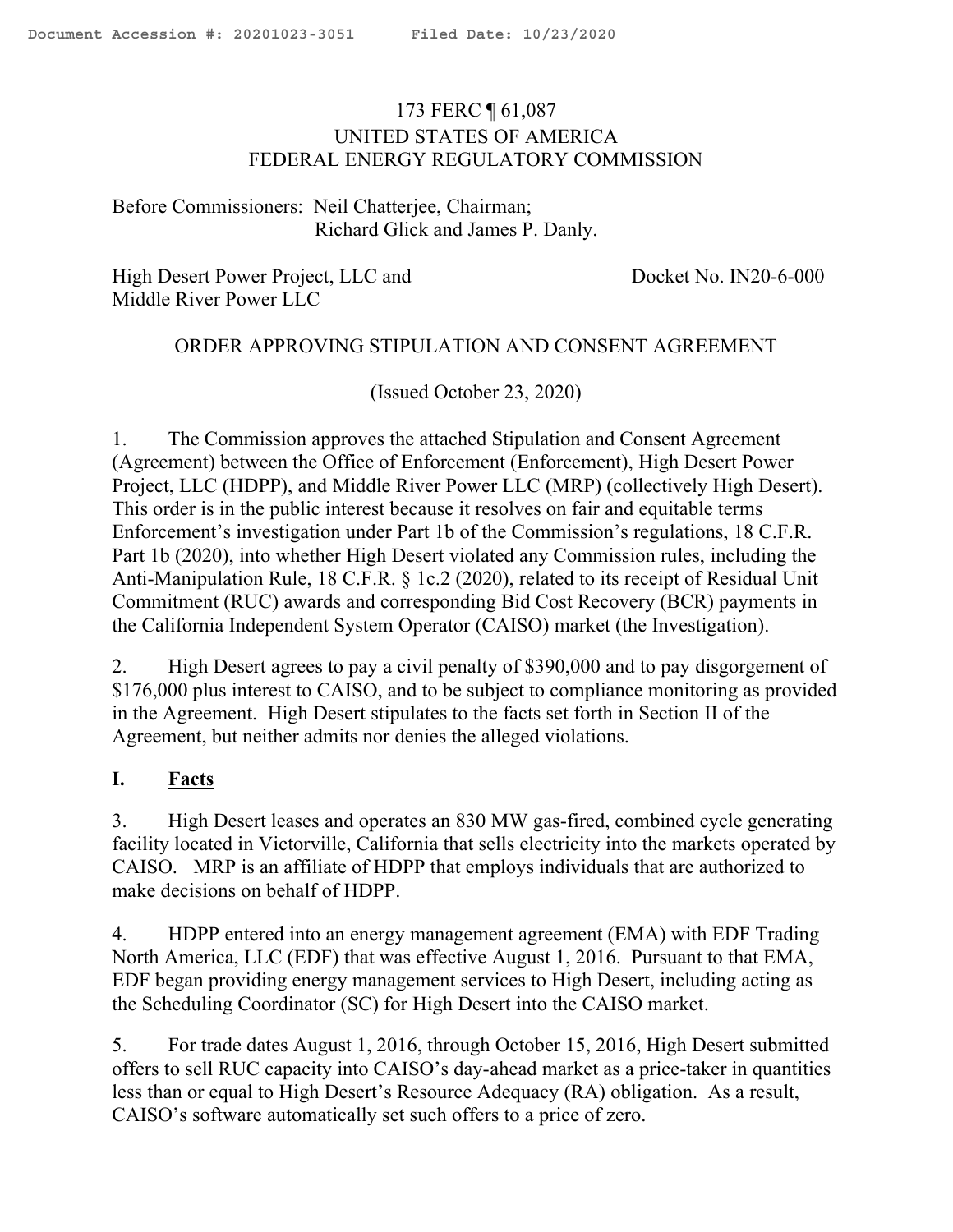#### Docket No. IN20-6-000 - 2 -

6. On trade date October 16, 2016, High Desert started offering RUC capacity into CAISO's day-ahead market in quantities above High Desert's RA obligation at non-zero prices.

7. On October 20, 2016, relative to its non-zero RUC offers for October 21, 2016, High Desert obtained a RUC award for one hour even though the RUC clearing price for that hour was zero – well below High Desert's RUC offer price of \$149.98/MWh. EDF, on behalf of and as energy manager for High Desert, submitted a "ticket" through CAISO's online Customer Inquiry, Dispute & Information ("CIDI") program. The CIDI ticket, after describing the circumstances under which High Desert received the RUC award: (1) asked how such an award was possible; (2) claimed that such an award meant that CAISO owed High Desert a payment amount equal to its RUC award quantity multiplied by its RUC offer price; and (3) estimated the amount of such payment.

8. For trade days October 22-24, 2016, High Desert continued to receive certain RUC awards when the RUC clearing price was either zero or less than \$40/MWh – well below High Desert's RUC offer prices. Over the second and third days of this three-day period, as High Desert continued to receive RUC awards under such circumstances, High Desert incrementally raised its RUC offer prices from \$128.99 to \$178.09 to \$222.22 per MWh.

9. On the morning of October 24, 2016, around 8 am PPT (10 am CPT), CAISO – in response to the CIDI ticket for trade date October 21, 2016 – thanked EDF for bringing the issue to its attention and informed EDF that it had identified a software issue that it was working with its vendors to resolve.

10. Subsequent to CAISO informing EDF that it had identified a software issue, High Desert raised its RUC offer prices for trade date October 25, 2016 to \$249.83/MWh, just below the CAISO tariff-prescribed RUC offer cap of \$250/MWh. Later that afternoon, after receiving notice of High Desert's October 25 RUC Awards – High Desert received some amount of RUC award in roughly half of the 24 hours and its offer price was \$249.83/MWh (even though the CAISO RUC clearing price was zero for most of those hours and never above \$40/MWh) – EDF submitted four more days of CIDI tickets for the previous three trade dates of October 22-24, as well as its new October 25 awards, and asked whether CAISO would be keeping High Desert whole for its RUC awards based on its RUC offer prices.

11. These new tickets, unlike the October 20, 2016 CIDI ticket, did not repeat the previous question of how such RUC awards were possible, but: (1) stated that the awards meant that High Desert "should have been paid" amounts equal to the quantity of the RUC award in each hour multiplied by the difference between High Desert's RUC offer price and the RUC clearing price for that same hour; and (2) estimated the amount of such payments.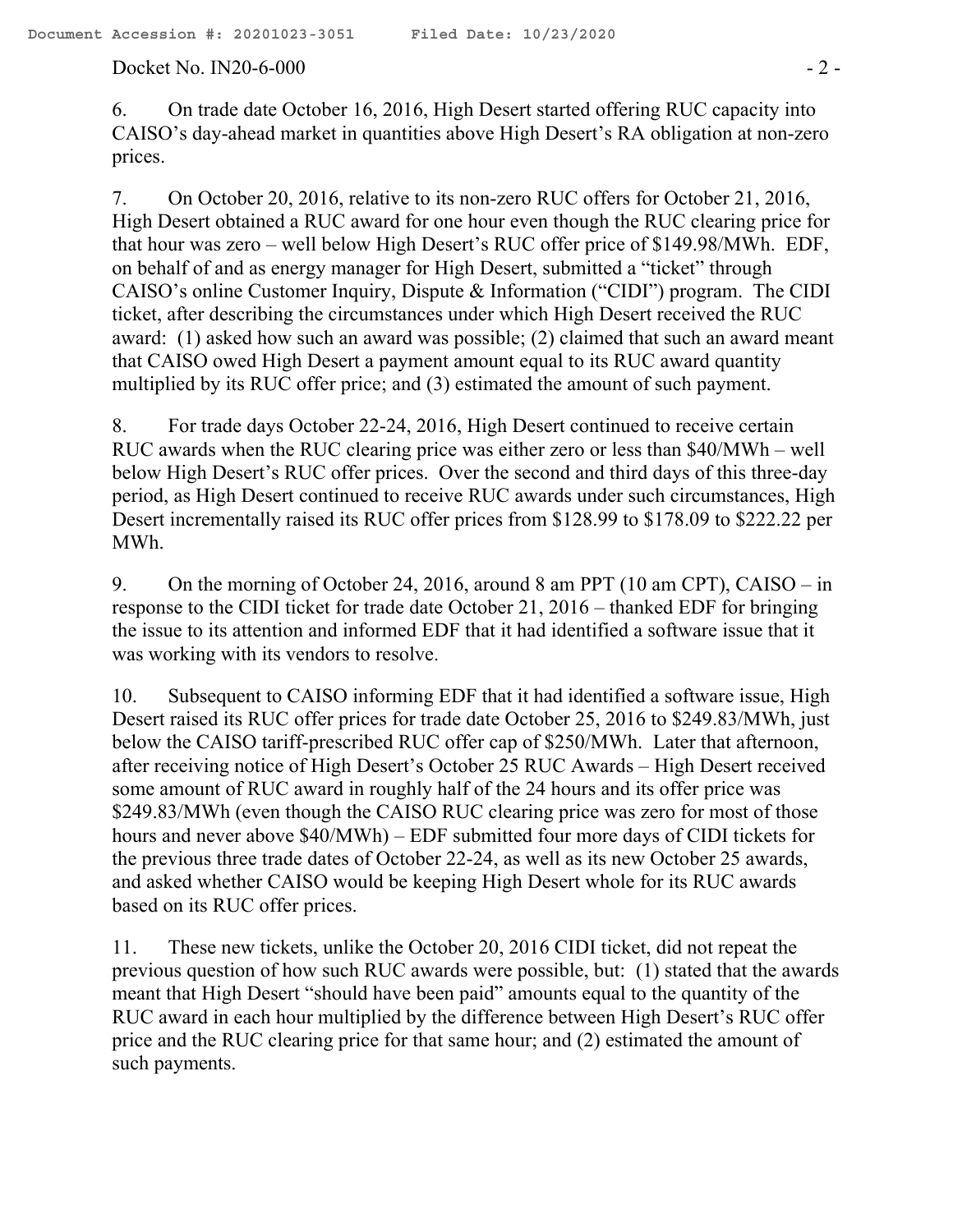Docket No. IN20-6-000 - 3 -

12. For trade dates October 26, 2016, through November 1, 2016, High Desert continued to offer RUC to CAISO at prices just below the offer cap of \$250/MWh. During this period, EDF continued to submit CIDI tickets to CAISO similar to those submitted for the trade dates of October 22-25. Also during this period, CAISO – in response to the CIDI tickets – continued to inform EDF that it had identified a software issue that CAISO was working to resolve.

13. High Desert's witness testified that, for trade dates October 20, 2016, through November 1, 2016, he believed that CAISO's RUC awards to High Desert "shouldn't have occurred."

14. High Desert cooperated with Enforcement during the Investigation.

## **II. Violations**

15. Enforcement has concluded that High Desert knew or should have known that High Desert's potential BCR payments were based upon RUC awards that CAISO was awarding by mistake – due to a software issue.

16. Enforcement has concluded that, despite these circumstances, rather than continue to submit RUC offers based upon supply and demand fundamentals, High Desert submitted RUC offers in a manner that sought to maximize any BCR that might be awarded in violation of section 222 of the Federal Power Act (FPA) and the Commission's Anti-Manipulation Rule, 18 C.F.R. § 1c.2.

## **III. Stipulation and Consent Agreement**

17. Enforcement and High Desert have resolved the Investigation by means of the attached Agreement.

18. High Desert stipulates to the facts set forth in Section II of the Agreement, but neither admits nor denies the alleged violations set forth in Section III of the Agreement.

19. High Desert agrees to pay a civil penalty of \$390,000 to the United States Treasury. High Desert agrees to pay disgorgement of \$176,000 plus interest to CAISO.

20. High Desert agrees to submit an annual compliance monitoring report, in accordance with the terms of the Agreement, with the requirement of a second annual report at Enforcement's option.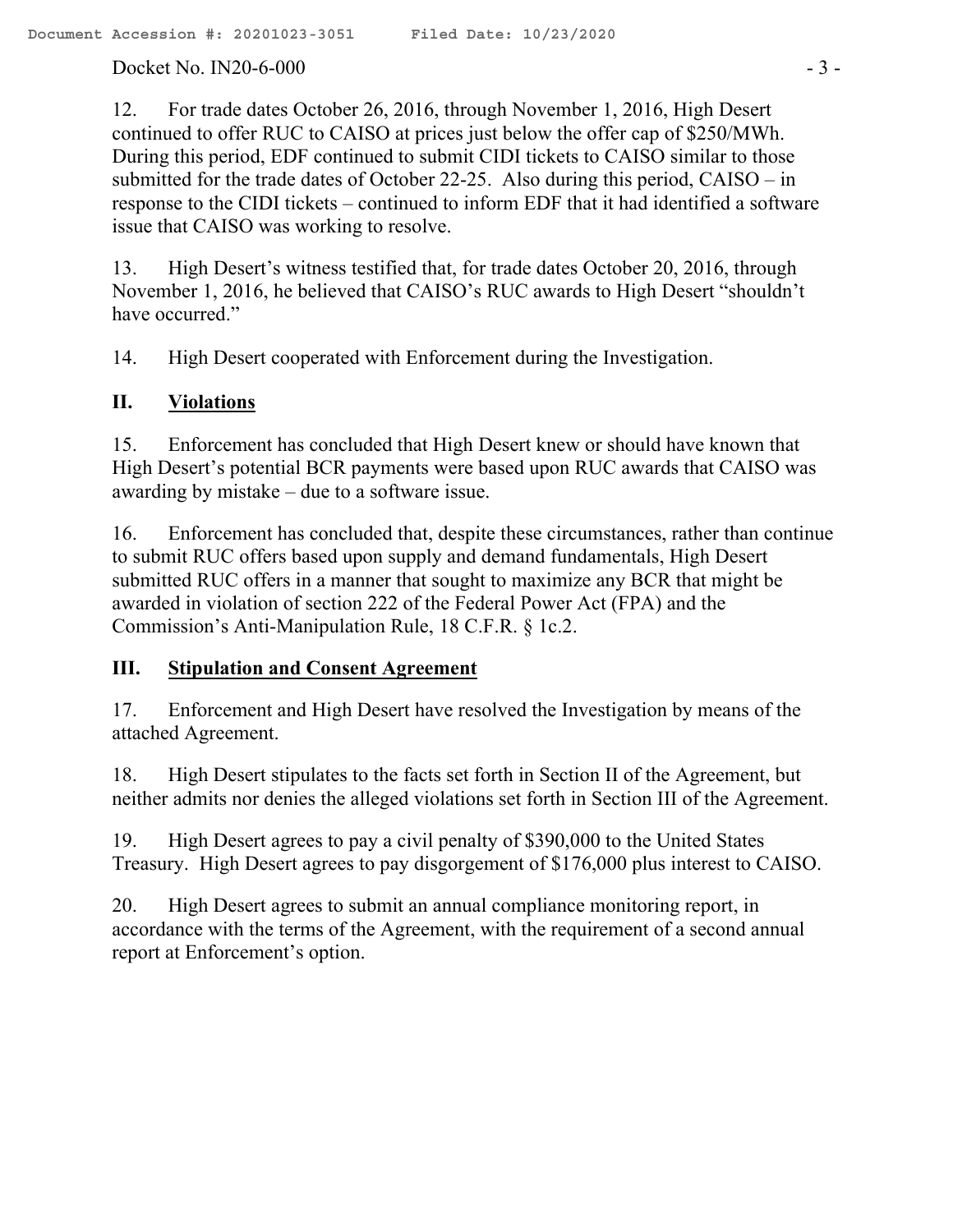Docket No. IN20-6-000 - 4 -

## **IV. Determination of Appropriate Sanctions and Remedies**

21. In recommending the appropriate remedy, Enforcement considered the factors described in the Revised Policy Statement on Penalty Guidelines,**<sup>1</sup>** including the fact that High Desert cooperated with Enforcement during the Investigation.

22. The Commission concludes that the Agreement is a fair and equitable resolution of the matters concerned and is in the public interest, as it reflects the nature and seriousness of the conduct and recognizes the specific considerations stated above and in the Agreement.

23. The Commission also concludes that High Desert's civil penalty is consistent with the Revised Policy Statement on Penalty Guidelines.**<sup>2</sup>**

24. The Commission directs High Desert to make the civil penalty and disgorgement payments as required by the Agreement within ten days of the Effective Date of the Agreement.

25. The Commission directs CAISO to allocate the disgorged funds in its discretion for the benefit of CAISO customers and upon approval by Enforcement of CAISO's plan for doing so.

The Commission orders:

The attached Stipulation and Consent Agreement is hereby approved without modification.

By the Commission.

 $(S E A L)$ 

Nathaniel J. Davis, Sr., Deputy Secretary.

 $\overline{\phantom{a}}$ **<sup>1</sup>** *Enforcement of Statutes, Orders, Rules and Regulations*, 132 FERC ¶ 61,216 (2010).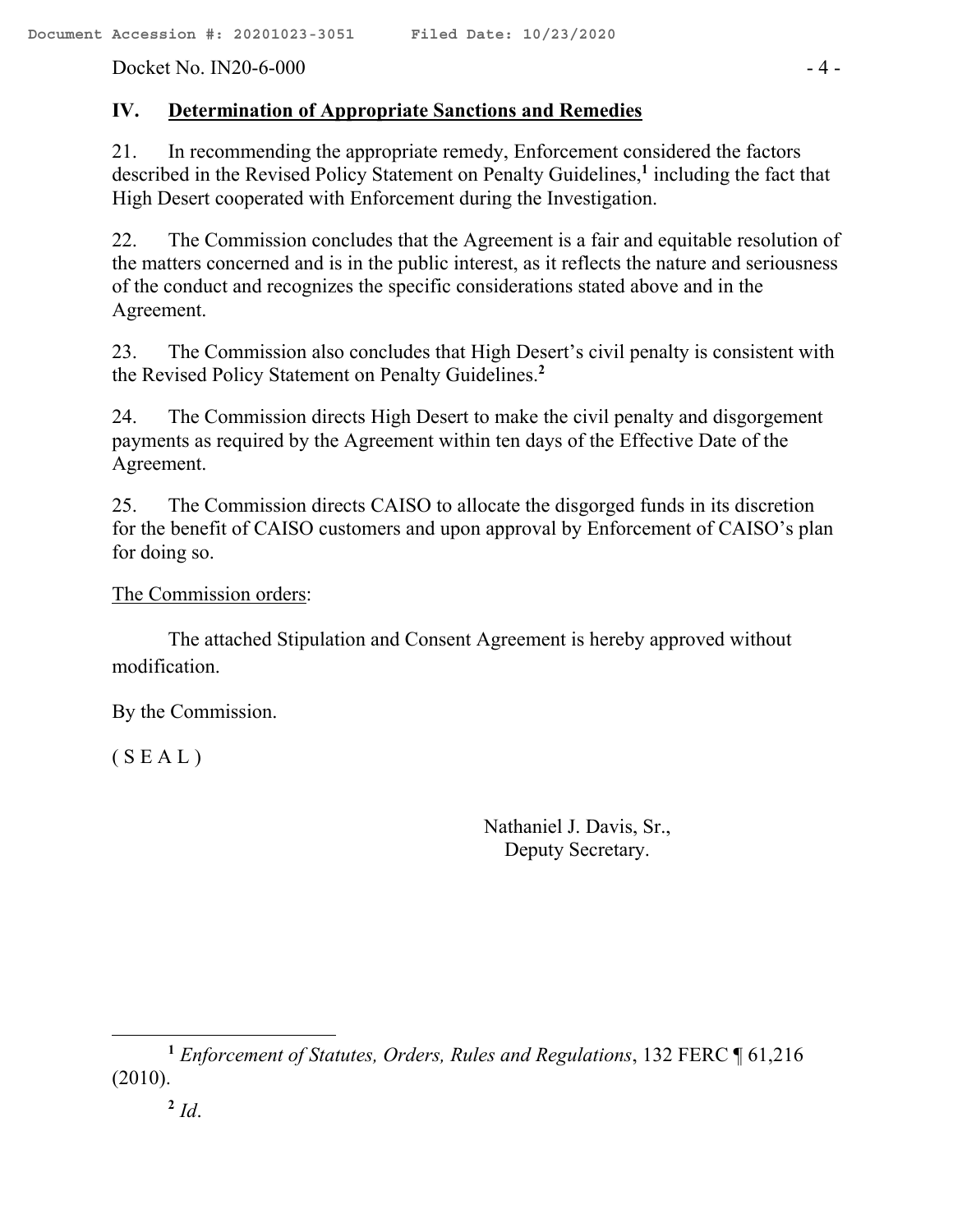### UNITED STATES OF AMERICA FEDERAL ENERGY REGULATORY COMMISSION

High Desert Power Project, LLC and Docket No. IN20-6-000 Middle River Power LLC

### **STIPULATION AND CONSENT AGREEMENT**

## **I. INTRODUCTION**

1. The Office of Enforcement (Enforcement) of the Federal Energy Regulatory Commission (Commission), High Desert Power Project, LLC (HDPP), and Middle River Power LLC (MRP), an affiliate of HDPP authorized to act on behalf of HDPP, and their divisions, sub-divisions, trade names, and business units (collectively or individually, High Desert) enter into this Stipulation and Consent Agreement (Agreement) to resolve a nonpublic, preliminary investigation (the Investigation) conducted by Enforcement pursuant to Part 1b of the Commission's regulations, 18 C.F.R. Part 1b (2020). The investigation addressed whether High Desert violated any Commission rules, including the Commission's Anti-Manipulation Rule, 18 C.F.R. §1c.2, related to its receipt of Residual Unit Commitment (RUC) awards and corresponding Bid Cost Recovery (BCR) payments in the California Independent System Operator (CAISO) market.

2. High Desert stipulates to the facts in Section II, but neither admits nor denies the alleged violations in Section III. High Desert agrees to: (a) disgorge to CAISO \$176,000 plus interest; (b) pay a civil penalty of \$390,000 to the United States Treasury; and (c) be subject to compliance monitoring as provided more fully below.

#### **II. STIPULATIONS**

Enforcement and High Desert hereby stipulate and agree to the following facts.

3. High Desert leases and operates an 830 MW gas-fired, combined cycle generating facility located in Victorville, California that sells electricity into the markets operated by CAISO. MRP is an affiliate of HDPP that employs individuals that are authorized to make decisions on behalf of HDPP.

4. HDPP entered into an energy management agreement (EMA) with EDF Trading North America, LLC (EDF) that was effective August 1, 2016. Pursuant to that EMA, EDF began providing energy management services to High Desert, including acting as the Scheduling Coordinator (SC) for High Desert into the CAISO market.

5. For trade dates August 1, 2016, through October 15, 2016, High Desert submitted offers to sell RUC capacity into CAISO's day-ahead market as a price-taker in quantities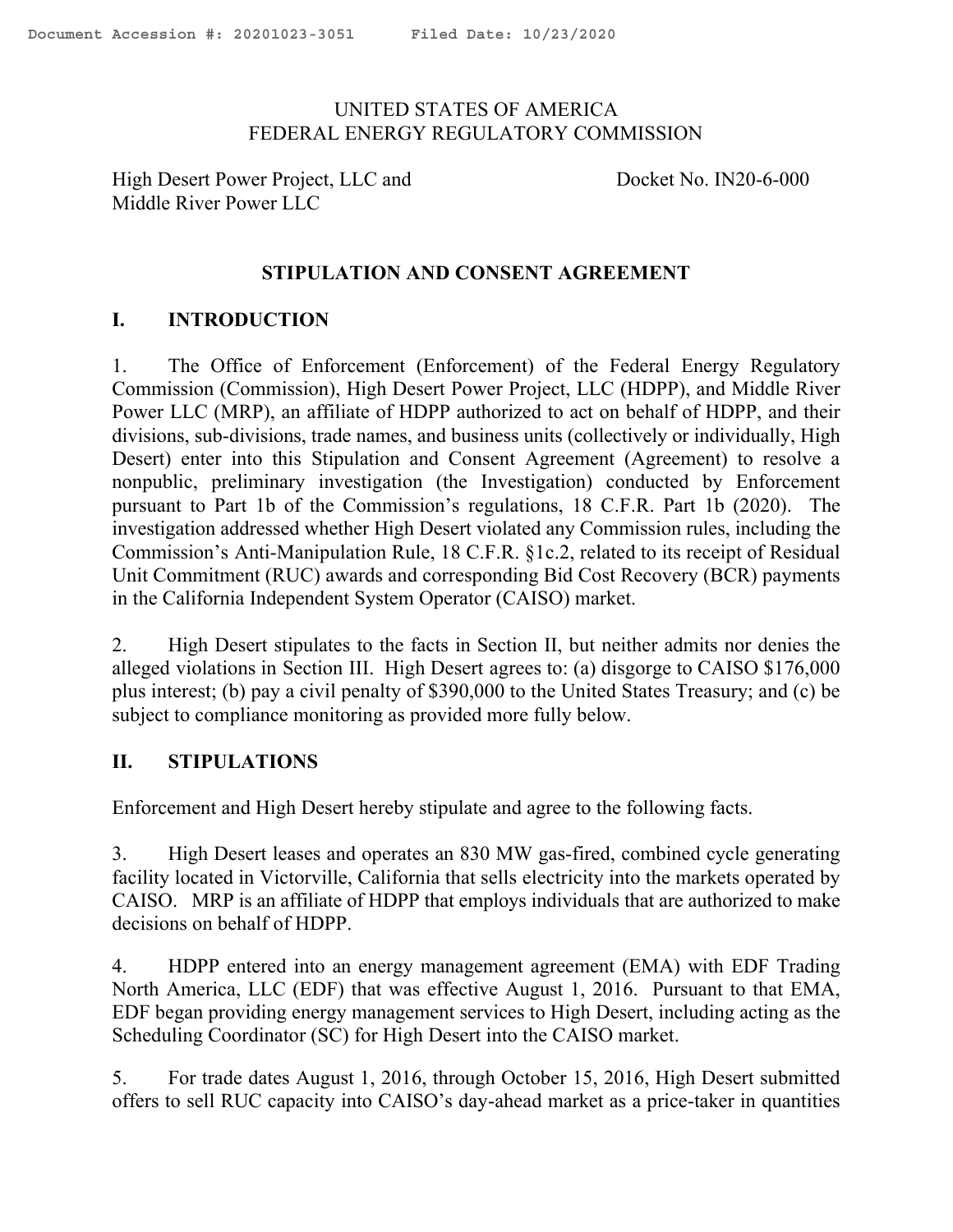less than or equal to High Desert's Resource Adequacy (RA) obligation. As a result, CAISO's software automatically set such offers to a price of zero.

6. On trade date October 16, 2016, High Desert started offering RUC capacity into CAISO's day-ahead market in quantities above High Desert's RA obligation at non-zero prices.

7. On October 20, 2016, relative to its non-zero RUC offers for October 21, 2016, High Desert obtained a RUC award for one hour even though the RUC clearing price for that hour was zero – well below High Desert's RUC offer price of \$149.98/MWh. EDF, on behalf of and as energy manager for High Desert, submitted a "ticket" through CAISO's online Customer Inquiry, Dispute & Information ("CIDI") program. The CIDI ticket, after describing the circumstances under which High Desert received the RUC award: 1) asked how such an award was possible; 2) claimed that such an award meant that CAISO owed High Desert a payment amount equal to its RUC award quantity multiplied by its RUC offer price; and 3) estimated the amount of such payment.

8. For trade days October 22-24, 2016, High Desert continued to receive certain RUC awards when the RUC clearing price was either zero or less than \$40/MWh – well below High Desert's RUC offer prices. Over the second and third days of this three-day period, as High Desert continued to receive RUC awards under such circumstances, High Desert incrementally raised its RUC offer prices from \$128.99 to \$178.09 to \$222.22 per MWh.

9. On the morning of October 24, 2016, around 8 am PPT (10 am CPT), CAISO – in response to the CIDI ticket for trade date October 21, 2016 – thanked EDF for bringing the issue to its attention and informed EDF that it had identified a software issue that it was working with its vendors to resolve.

10. Subsequent to CAISO informing EDF that it had identified a software issue, High Desert raised its RUC offer prices for trade date October 25, 2016 to \$249.83/MWh, just below the CAISO tariff-prescribed RUC offer cap of \$250/MWh. Later that afternoon, after receiving notice of High Desert's October 25 RUC Awards – High Desert received some amount of RUC award in roughly half of the 24 hours and its offer price was \$249.83/MWh (even though the CAISO RUC clearing price was zero for most of those hours and never above \$40/MWh) – EDF submitted four more days of CIDI tickets for the previous three trade dates of October 22-24, as well as its new October 25 awards, and asked whether CAISO would be keeping High Desert whole for its RUC awards based on its RUC offer prices.

11. These new tickets, unlike the October 20, 2016 CIDI ticket, did not repeat the previous question of how such RUC awards were possible, but: 1) stated that the awards meant that High Desert "should have been paid" amounts equal to the quantity of the RUC award in each hour multiplied by the difference between High Desert's RUC offer price and the RUC clearing price for that same hour; and 2) estimated the amount of such payments.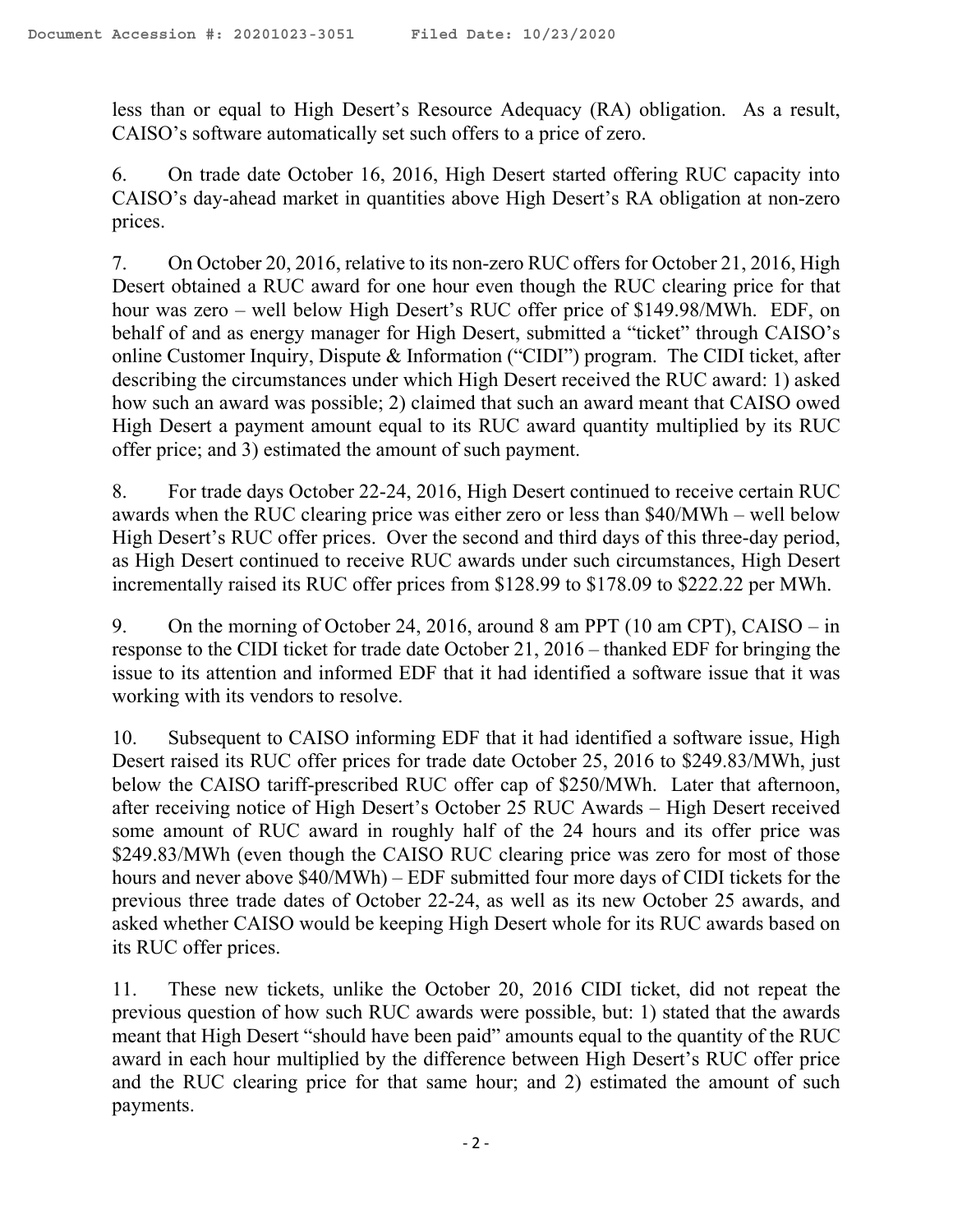12. For trade dates October 26, 2016, through November 1, 2016, High Desert continued to offer RUC to CAISO at prices just below the offer cap of \$250/MWh. During this period, EDF continued to submit CIDI tickets to CAISO similar to those submitted for the trade dates of October 22-25. Also during this period, CAISO – in response to the CIDI tickets – continued to inform EDF that it had identified a software issue that CAISO was working to resolve.

13. High Desert's witness testified that, for trade dates October 20, 2016, through November 1, 2016, he believed that CAISO's RUC awards to High Desert "shouldn't have occurred."

## **III. VIOLATIONS**

14. Enforcement has concluded that High Desert knew or should have known that High Desert's potential BCR payments were based upon RUC awards that CAISO was awarding by mistake – due to a software issue.

15. Enforcement has concluded that, despite these circumstances, rather than continue to submit RUC offers based upon supply and demand fundamentals, High Desert submitted RUC offers in a manner that sought to maximize any BCR that might be awarded in violation of section 222 of the Federal Power Act (FPA) and the Commission's Anti-Manipulation Rule, 18 C.F.R. § 1c.2.

## **IV. REMEDIES AND SANCTIONS**

17. For purposes of settling any and all claims, civil and administrative disputes and proceedings arising from or related to High Desert's conduct evaluated in Enforcement's Investigation, High Desert agrees with the facts as stipulated in Section II of this Agreement, but it neither admits nor denies the violations described in Section III of this Agreement. High Desert further agrees to undertake obligations set forth in the following paragraphs.

## **A. Civil Penalty**

18. High Desert shall pay a civil penalty of \$390,000 to the United States Treasury by wire transfer within ten days of the Effective Date of this Agreement, as defined herein.

## **B. Disgorgement**

19. High Desert shall disgorge to CAISO \$176,000 plus interest within ten days of the Effective Date of this Agreement, to be allocated by CAISO in its discretion for the benefit of CAISO customers and upon approval by Enforcement of CAISO's plan for doing so.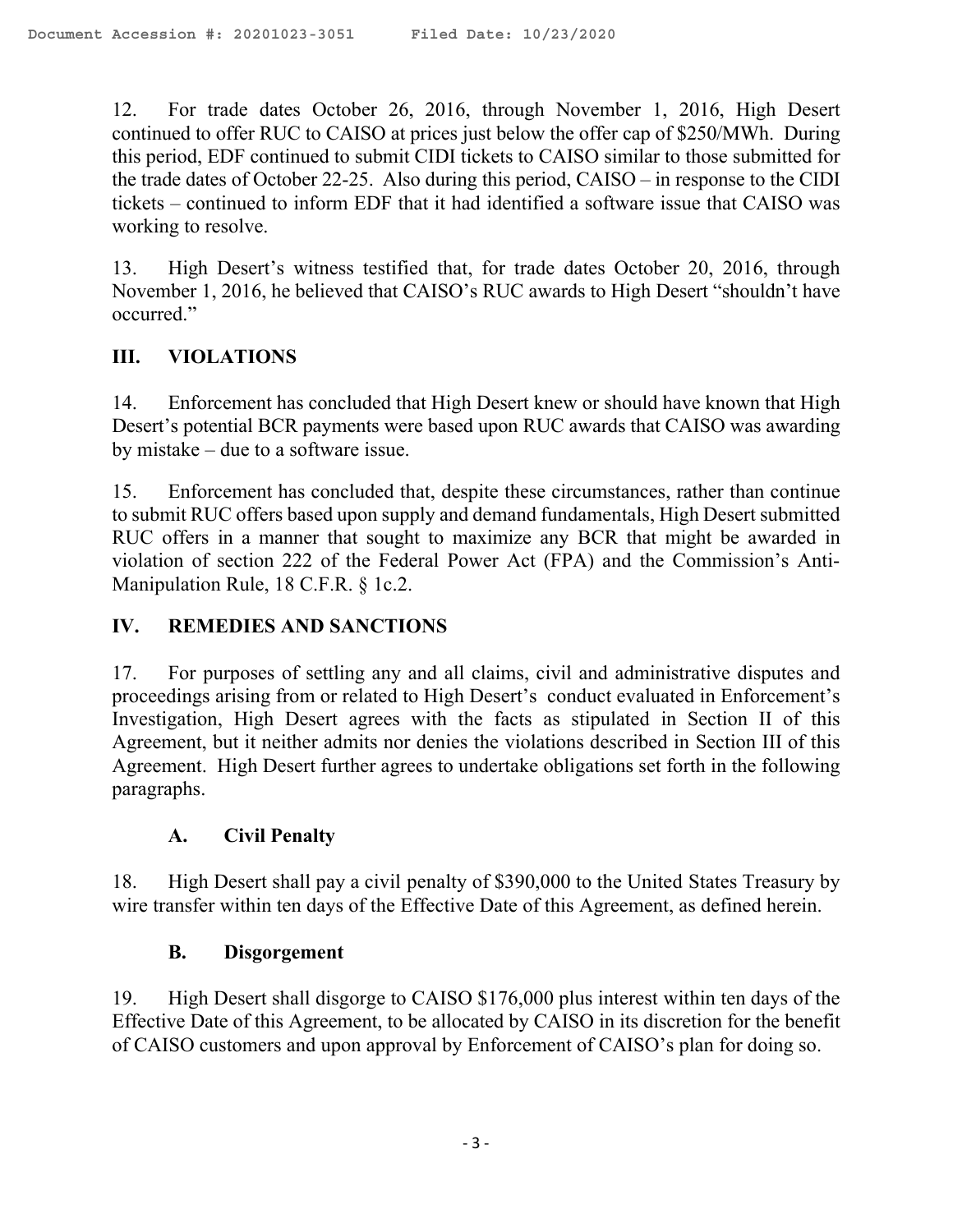# **C. Compliance**

20. High Desert shall make an annual compliance monitoring report to Enforcement for one year following the Effective Date of this Agreement, which shall be submitted no later than thirty days after the first anniversary of the Effective Date. After the receipt of the first annual report, Enforcement may, at its sole discretion, require High Desert to submit a second annual report for the following year.

21. Each compliance monitoring report shall: (1) identify any known violations of the CAISO Tariff or Commission regulations during the applicable period, including a description of the nature of the violation and what steps were taken to rectify the situation; (2) describe all compliance measures and procedures related to compliance with the CAISO Tariff and Commission regulations that High Desert instituted or modified during the applicable period; and (3) describe all CAISO and Commission-related compliance training that High Desert administered during the applicable period regarding its offering of High Desert into the CAISO market, including the dates such training occurred, the topics covered, and the procedures used to confirm which personnel attended.

22. Each compliance monitoring report shall also include an affidavit executed by an officer of High Desert stating that it is true and accurate to the best of his/her knowledge.

23. Upon request by Enforcement, High Desert shall provide to Enforcement documentation supporting the contents of its reports.

# **V. TERMS**

24. The "Effective Date" of this Agreement shall be the date on which the Commission issues an order approving this Agreement without material modification. When effective, this Agreement shall resolve the matters specifically addressed herein that arose on or before the Effective Date as to High Desert and any affiliated entity, and their respective agents, officers, directors, or employees, both past and present.

25. Commission approval of this Agreement without material modification shall release High Desert and forever bar the Commission from holding High Desert, any affiliated entity, any successor in interest, and their respective agents, officers, directors, or employees, both past and present, liable for any and all administrative or civil claims arising out of the conduct covered by the Investigation, including conduct addressed and stipulated to in this Agreement, which occurred on or before the Agreement's Effective Date.

26. Failure by High Desert to make the disgorgement or civil penalty payments, or to comply with the compliance reporting obligations agreed to herein, or any other provision of this Agreement, shall be deemed a violation of a final order of the Commission issued pursuant to the Federal Power Act (FPA), 16 U.S.C. §792, *et seq*., and may subject High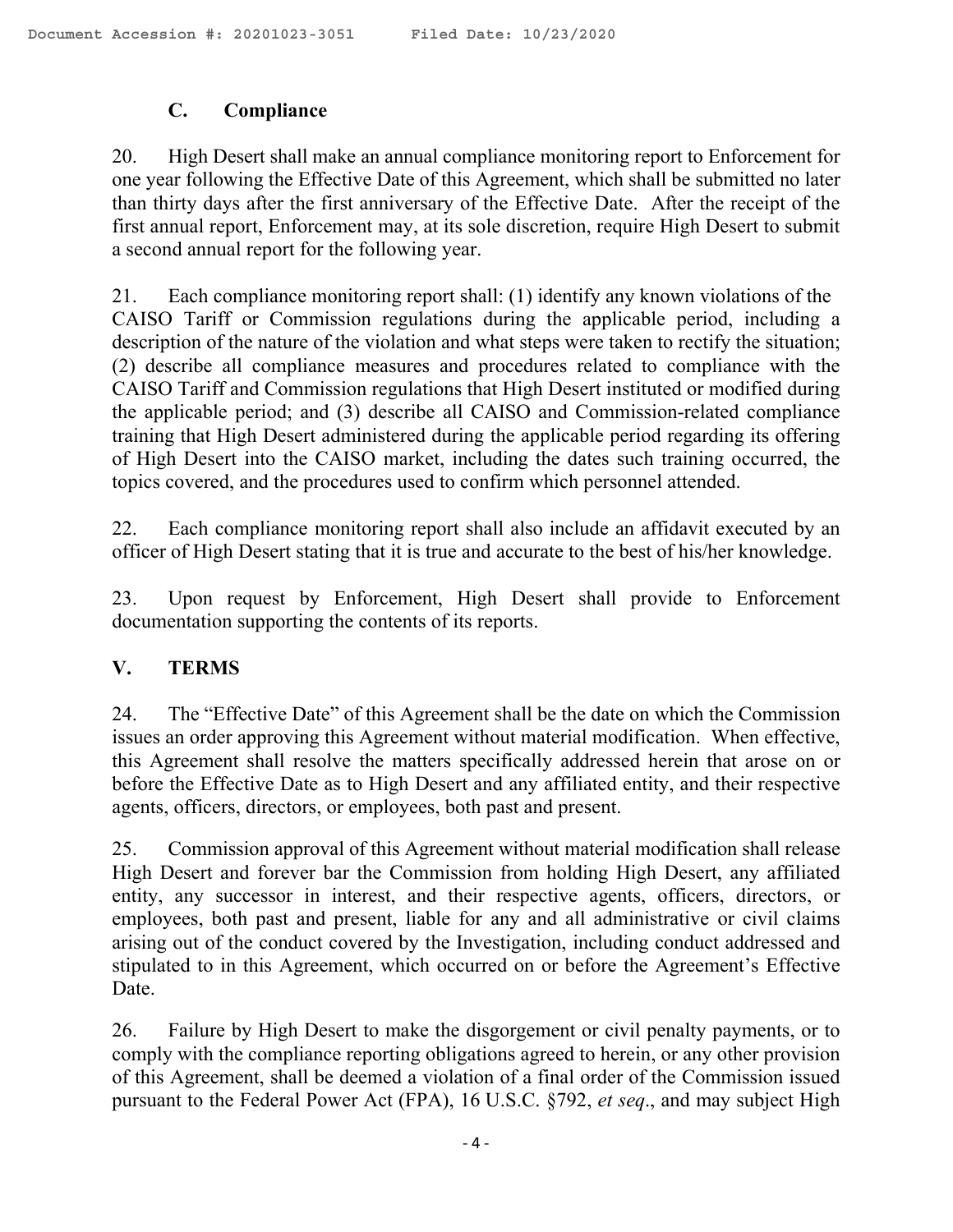Desert to additional action under the enforcement provisions of the FPA.

27. If High Desert does not make the required civil penalty and disgorgement payments described above within the times agreed by the parties, interest shall begin to accrue at the rates specified at 18 C.F.R.  $\S 35.19a(a)(2)(iii)$  from the date that payment is due, in addition to any other enforcement action and penalty that the Commission may take or impose.

28. This Agreement binds High Desert and its agents, successors, and assignees. This Agreement does not create any additional or independent obligations on High Desert, or any affiliated entity, its agents, officers, directors, or employees, other than the obligations identified in this Agreement.

29. The signatories to this Agreement agree that they enter into the Agreement voluntarily and that, other than the recitations set forth herein, no tender, offer or promise of any kind by any member, employee, officer, director, agent or representative of Enforcement or High Desert has been made to induce the signatories or any other party to enter into the Agreement.

30. Unless the Commission issues an order approving the Agreement in its entirety and without material modification, the Agreement shall be null and void and of no effect whatsoever, and neither Enforcement nor High Desert shall be bound by any provision or term of the Agreement, unless otherwise agreed to in writing by Enforcement and High Desert.

31. In connection with the civil penalty provided for herein, High Desert agrees that the Commission's order approving the Agreement without material modification shall be a final and unappealable order assessing a civil penalty under section 316A(b) of the FPA, 16 U.S.C. § 825o-1(b). High Desert waives findings of fact and conclusions of law, rehearing of any Commission order approving the Agreement without material modification, and judicial review by any court of any Commission order approving the Agreement without material modification.

32. This Agreement can be modified only if in writing and signed by Enforcement and High Desert, and any modifications will not be effective unless approved by the Commission.

33. Each of the undersigned warrants that he or she is an authorized representative of the entity designated, is authorized to bind such entity, and accepts the Agreement on the entity's behalf.

34. The undersigned representative of High Desert affirms that he or she has read the Agreement, that all of the matters set forth in the Agreement are true and correct to the best of his or her knowledge, information and belief, and that he or she understands that the Agreement is entered into by Enforcement in express reliance on those representations.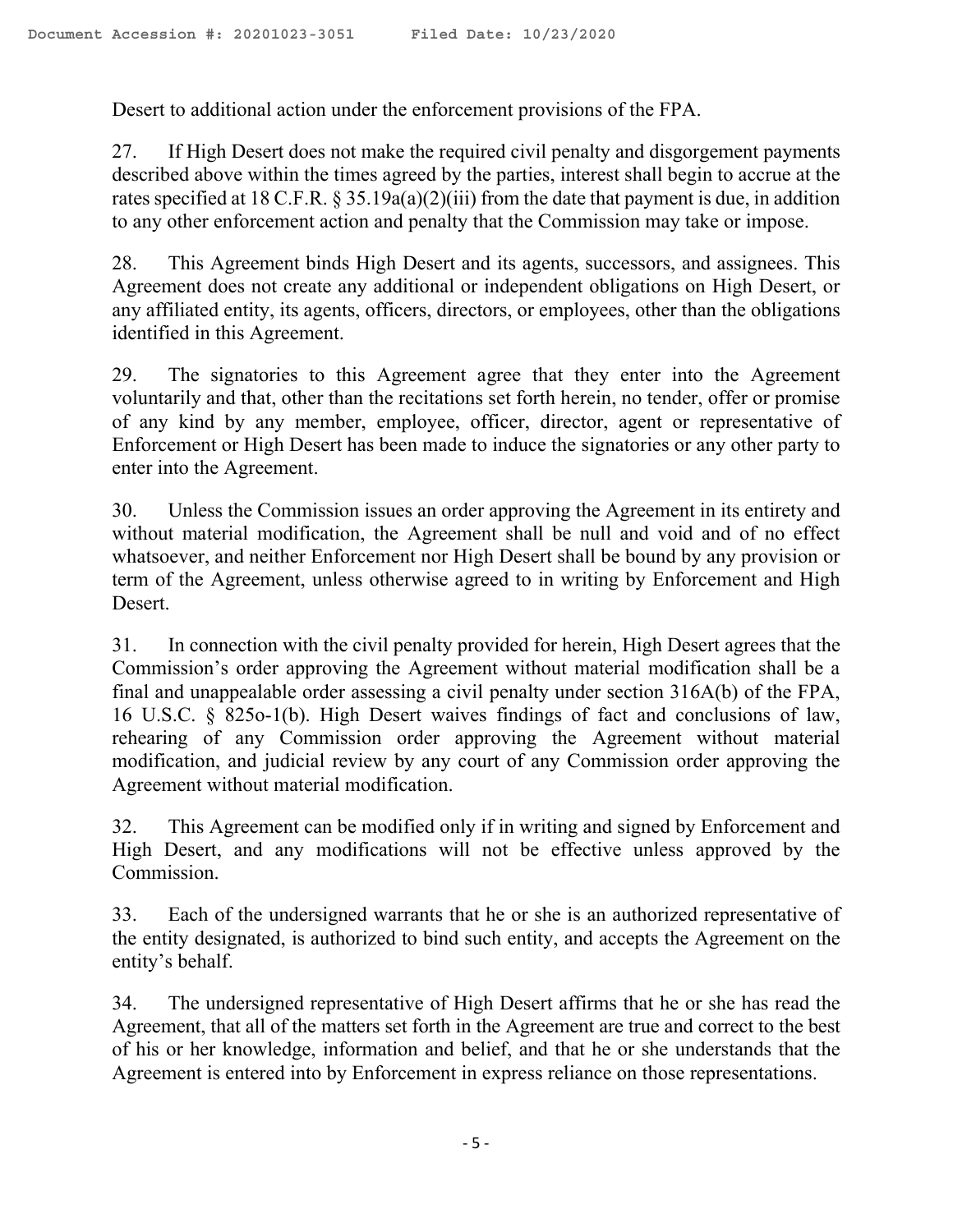35. This Agreement may be executed in duplicate, each of which so executed shall be deemed to be an original.

Agreed to and Accepted:

Jam R  $1$ al

Larry R. Parkinson Director, Office of Enforcement Federal Energy Regulatory Commission

Date: 10/6/20

Mark Kubow President High Desert Power Project, LLC President Middle River Power LLC

Date:  $|0|5|20$